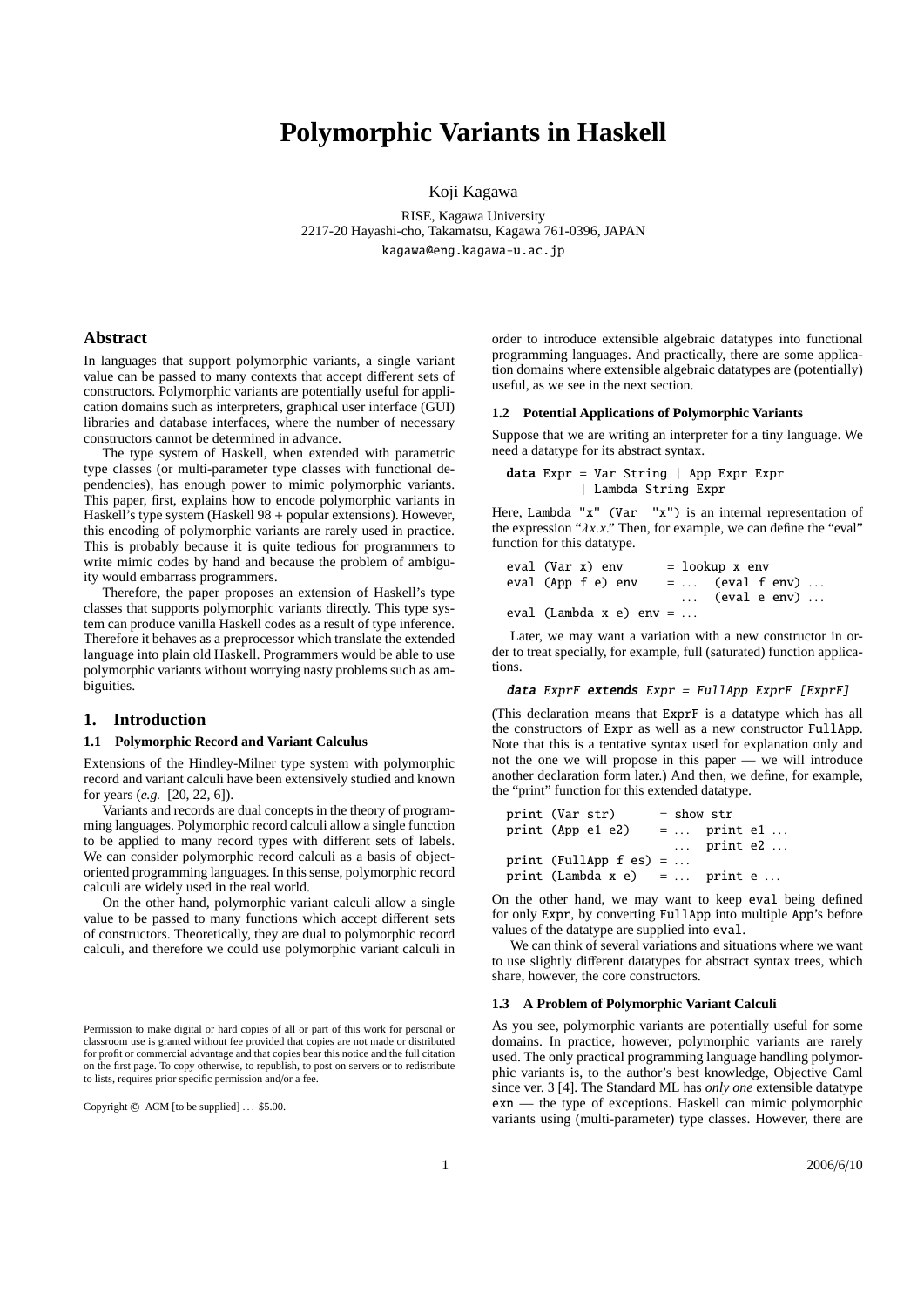some difficulties to be used in practice, which we will explain more precisely later (Section 2).

We could explain the reason of this situation rather abstractly using the following table, where Var. stands for polymorphic variant calculi and Rec. stands for polymorphic record calculi.

|                          | existing functions new functions |                        |  |  |
|--------------------------|----------------------------------|------------------------|--|--|
| existing<br>constructors | OΚ                               | Var :<br>OК<br>Rec: NG |  |  |
| new<br>constructors      | Var. NG<br>Rec.:<br>OК           | OΚ                     |  |  |

In polymorphic record calculi, it is easy to add a new constructor — when a new constructor (or, in OO methodology, class) is added by extending an existing one with new fields, functions defined for the existing constructor can be still applied to objects of the extended type (left lower). On the other hand, in polymorphic variant calculi, though it is easy to add a new function defined by case analysis (right upper), when a variant type is extended by a new constructor, existing functions that use case analysis cannot be applied for the new constructor (left lower). Actually, the dual case of the latter situation corresponds to adding a new function to existing constructors in polymorphic record calculi (right upper). It is known to be hard to do this (to add a new method to existing classes) in object-oriented programming languages, and the "visitor pattern" [3] is invented for this very purpose.

The fact that it is difficult to add both new data constructors and new operations without modifying existing code is called *the extensibility problem* and has been extensively studied (*e.g.,* [2, 23, 17]). The problem, though symmetrical, seems to have severer impact on polymorphic variant calculi than on polymorphic record calculi, simply because functions are harder to define than constructors. For example, returning to Expr in the above example, we may want to add imperative features to the core language by extending the Expr datatype.

data ExprS extends Expr <sup>=</sup> Setq String ExprS | Read | Write ExprS

Then, we want to somehow reuse for ExprS the eval function originally defined for Expr. We will explain the difficulty of this kind of reuse more in detail later (Section 2). Generally, for polymorphic variants to be useful in practical application domains, we would need some mechanisms to reuse existing functions for new constructors.

# **1.4 The Plan of the Paper**

In this paper, we will show how polymorphic variants can be encoded in Haskell (Section 2). The encoding needs an extension of Haskell 98. The extension — multi-parameter type classes with functional dependencies [12] is, however, popular and available at least in two popular Haskell implementations Hugs and GHC. (We also require that *the monomorphism restriction* is turned off.) This encoding is not difficult to understand but at least tedious for programmers to write by hand, and is practially unfeasible. Therefore, we will propose a type system that directly supports polymorphic variants and records while avoiding the problem of ambiguity (Section 3). We will introduce a declaration form for polymorphic variants as a special form of (parametric) type class declarations. We also introduce a declaration form for polymorphic records and a new instance declaration form that treats records and variants symmetrically. We will explain these new forms by translating them into plain Haskell codes. Then, we will show some examples (Section **??**), discuss relations to existing work (Section 4), present future directions (Section 5) and summarize our contribution (Section 6).

# **2. Encoding Polymorphic Variants in Haskell**

In this section, we will explain how to encode polymorphic variants in Haskell and how to reuse existing functions defined for polymorphic variants, solving the problem suggested in the Introduction. Then, we will make manifest the reason why the enconding is not used in practice, Still, the encoding itself explains the idea behind the new declaration forms that we will introduce in the next section.

## **2.1 Type Classes with Functional Dependencies**

Haskell's type class system is a very general and powerful system for overloading. However, Haskell's type class system, as is defined in Haskell 98, cannot express polymorphic record and variant calculi, especially when we need parametric types such as *List* and *Tree*.

It is known, however, that the system of parametric type classes [1] — a generalization of Haskell's type class system — can encode polymorphic record and variant calculi. Type classes with functional dependencies [12] further generalize parametric type classes — parametric type classes are special cases where there is only one independent type parameter per class. Dependencies among type parameters are represented by a vertical bar in a class declaration:

```
class Foo a b c | a b \rightarrow c where ...
```
Here, a and b, which appear on the left-hand side of  $\rightarrow$ , are independent parameters, and c, which appears on the right-hand side of  $\rightarrow$ , is a parameter dependent on a and b. This means that, if we have two predicates Foo x y z and Foo x y w that share the independent parameters x and y in a single predicate set, two dependent parameters z and w must be unified.

## **2.2 Encoding Polymorphic Variants**

Polymorphic variants can be simply encoded as type classes where the sole independent parameter appears at the result type positions of member functions.

```
class List s x \mid s \rightarrow x where
  cons :: x \rightarrow s \rightarrow snil :: s
```
Then, we can add constructors in subclasses:

**class** List 
$$
s x \Rightarrow
$$
 Appendix  $s x \mid s \rightarrow x$  where  
unit ::  $x \rightarrow s$   
append ::  $s \rightarrow s \rightarrow s$ 

We also have to define what we can call "standard instance types" of type classes, the types of whose constructors exactly match the class declarations

```
data T_List x =Cons_List x (T_List x) | Nil_List
data T_AppendList x =Cons_AppendList x (T_AppendList x)
  | Nil_AppendList
  | Unit_AppendList x
  | Append_AppendList (T_AppendList x)
                      (T_AppendList x)
```
If we can use GADT (Generalized Algebraic Data Types)-style declarations, correspondence betweeen class declarations and data type declarations will be much clearer.

data T\_List  $::$   $*$   $\rightarrow$   $*$  where Cons\_List ::  $x \rightarrow T$ \_List  $x \rightarrow T$ \_List x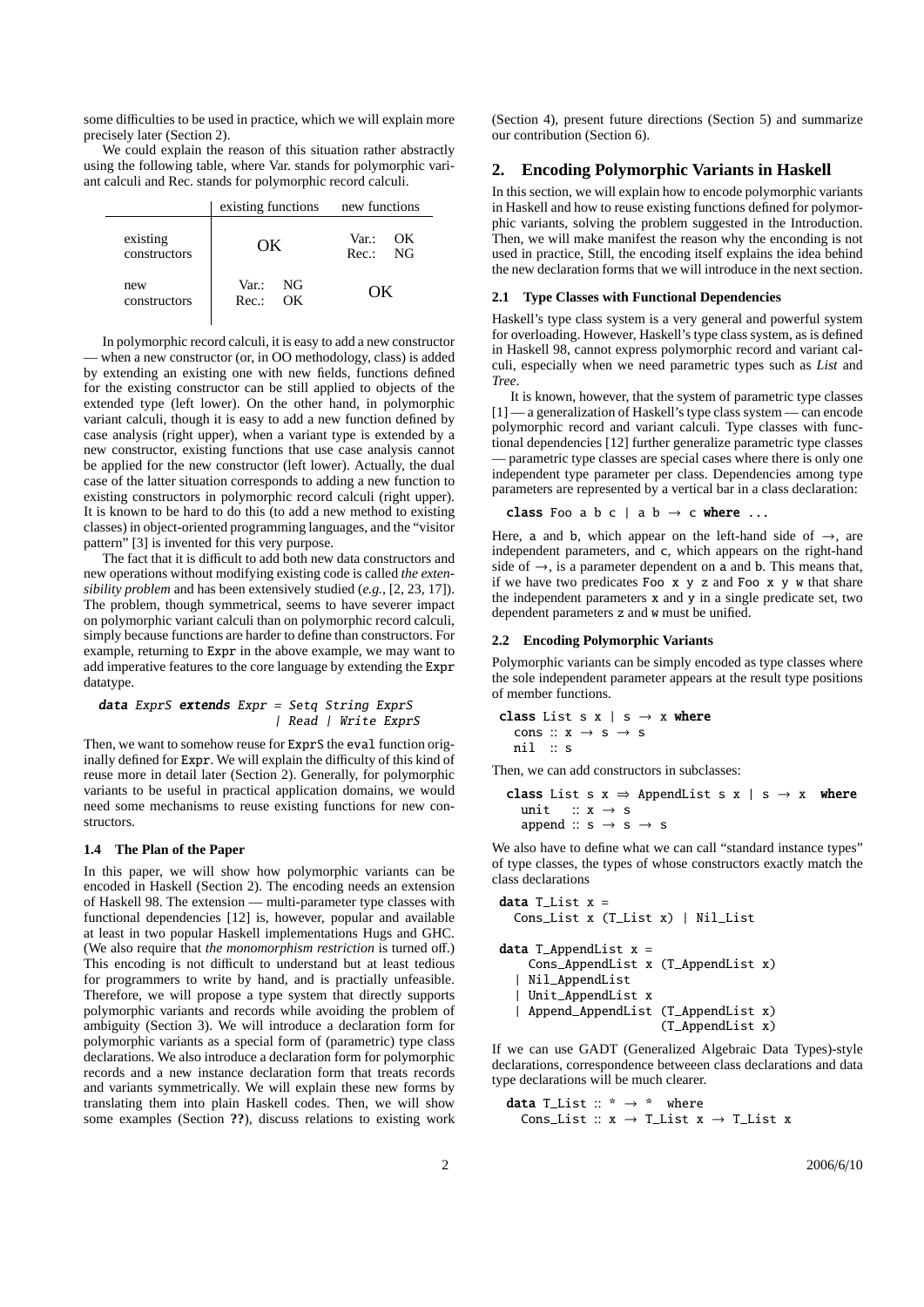```
Nil_List :: T_List x
data T_AppendList :: * \rightarrow * where
    Cons_AppendList
    :: x \rightarrow T_AppendList x \rightarrow T_AppendList x<br>Nil_AppendList :: T_AppendList x
                           :: T_AppendList x
    Unit_AppendList :: x \rightarrow T_AppendList x
    Append_AppendList :: T_AppendList x
       \rightarrow T_AppendList x \rightarrow T_AppendList x
```
And of course, we need (rather trivial) instance declarations as well.

```
instance List (T_List x) x where
  cons = Cons_List
  nil = Nil_List
instance List (T_AppendList x) x where
  cons = Cons_AppendList
  nil = Nil_AppendList
instance AppendList (T_AppendList x) x where
  unit = Unit\_AppendListappend = Append_AppendList
```
We can encode functions that accept polymorphic variants using constructors in standard instance types. For example,

```
lengthL Nil\_List = 0
lengthL (Cons_List \_ xs) = 1 + lengthL xssumA Nil\_AppendList = 0sumA (Cons_AppendList x xs) = x + sumA xs
sumA (Unit_AppendList x) = x
sumA (Append_AppendList xs ys) = sumA xs + sumA ys
```
Some functions (*e.g.* sumA) may have the case for append explicitly and other functions (*e.g.* lengthL) may be without the case for append. Then the constructors defined in List can be used for both kinds of functions as in lengthL (cons 1 nil) and sumA (cons 2 nil). This is what polymorphic variant calculi exactly mean.

#### **2.3 Reusing Functions**

In order to reuse functions defined for List in its subclass, one may be temped to define a new function as follows:

lengthA (Append\_AppendList xs ys) = lengthA xs + lengthA ys lengthA (Unit\_AppendList x) = 1 -- other constructors lengthA (Cons\_AppendList z zs) = lengthL (Cons\_List z zs) lengthA Nil\_AppendList = lengthL Nil\_List

Unfortunately, this does not type check since zs above may contain append's as subcomponents of zs (e.g., cons 1 (append ... ... )) and since lengthL is defined recursively.

```
Using a coercion such as:
coerce_AppendList_List
 :: T_AppendList x \rightarrow T_List x
coerce_AppendList_List
  (Append_AppendList Nil_AppendList ys) =
  coerce_AppendList_List ys
coerce_AppendList_List (Append_AppendList xs ys) =
 Cons (hdA xs) (coerce_AppendList_List
                    (Append_AppendList (tlA xs) ys))
```
lengthA xs = lengthL (coerce\_AppendList\_List xs)

-- we omit definitions for these functions hdA :: T\_AppendList  $x \rightarrow x$ tlA :: T\_AppendList  $x \rightarrow x$ 

works for length, however, is in general, not a good idea. It coerces deeply, that is, it entirely maps all the subcomponents of type T\_AppendList to T\_List and loses information. However, in general, a function may want the subcomponents of type T\_AppendList to maintain their type. For example,

tlA xs = tlL (coerce\_ApeendList\_List xs)

is not a good definition since its type is

T\_AppendList  $x \rightarrow T$ \_List x

instead of

T\_AppendList  $x \rightarrow T_A$ ppendList x.

Thus, it is not easy to reuse functions for List in its subclasses. This seems to be the very reason why such extensible algebraic datatypes are not popular — it appears to be no use to extend the existing type, instead, we would rather rewrite the existing one as:

```
data List x = Nil | Cons x (List x)
            | Append (List x) (List x)
            | Unit x
```
and rewrite all the existing functions at the same time, losing much modularity. Functions that must be redefined may be scattered in the source program. Or even worse, no source file may be available when functions are defined in libraries.

# **2.4 Open Recursion**

Objective Caml has polymorphic variants since version 3.0. As for the problem presented above, Garrigue [5] proposes using *open recursion*. It is not possible to completely rephrase O'Caml programs in Haskell. Therefore, we show his solution in pseudo Haskell codes, which are not actually typable in Haskell. (Of course, with simple modification, we can make it typable in Haskell.)

The idea is that we add an additional parameter to recursive functions that abstracts recursive invocation.

```
lengthL_aux le\_rec Nil = 0lengthL_aux le_rec (Cons _ xs) = le_rec xs
```
Here, the argument le\_rec abstracts recursive invocation. Then, it is possible to reuse functions when a polymorphic variant is extended,

```
lengthA_aux le_rec (Append xs ys) =
   le_rec xs + le_rec ys
lengthA_aux le\_rec (Unit x) = 1
lengthA_aux le_rec Nil = lengthL_aux le_rec Nil_
lengthA_aux le_rec (Cons x xs) =
   lengthL_aux le_rec (Cons x xs)
```
by simply "tying the knot" as follows.

lengthL <sup>=</sup> lengthL\_aux lengthL lengthA <sup>=</sup> lengthA\_aux lengthA

Using this technique, we can reuse existing functions defined for less constructors.

### **2.5 Type Classes for Operations**

However, in this technique, we must always provide a higher order function which abstracts recursive function invocation, whenever we define a recursive function for a variant which is to be extended. Fortunately, the system of type classes in Haskell can hide such higher order functions and administrative work from programmers.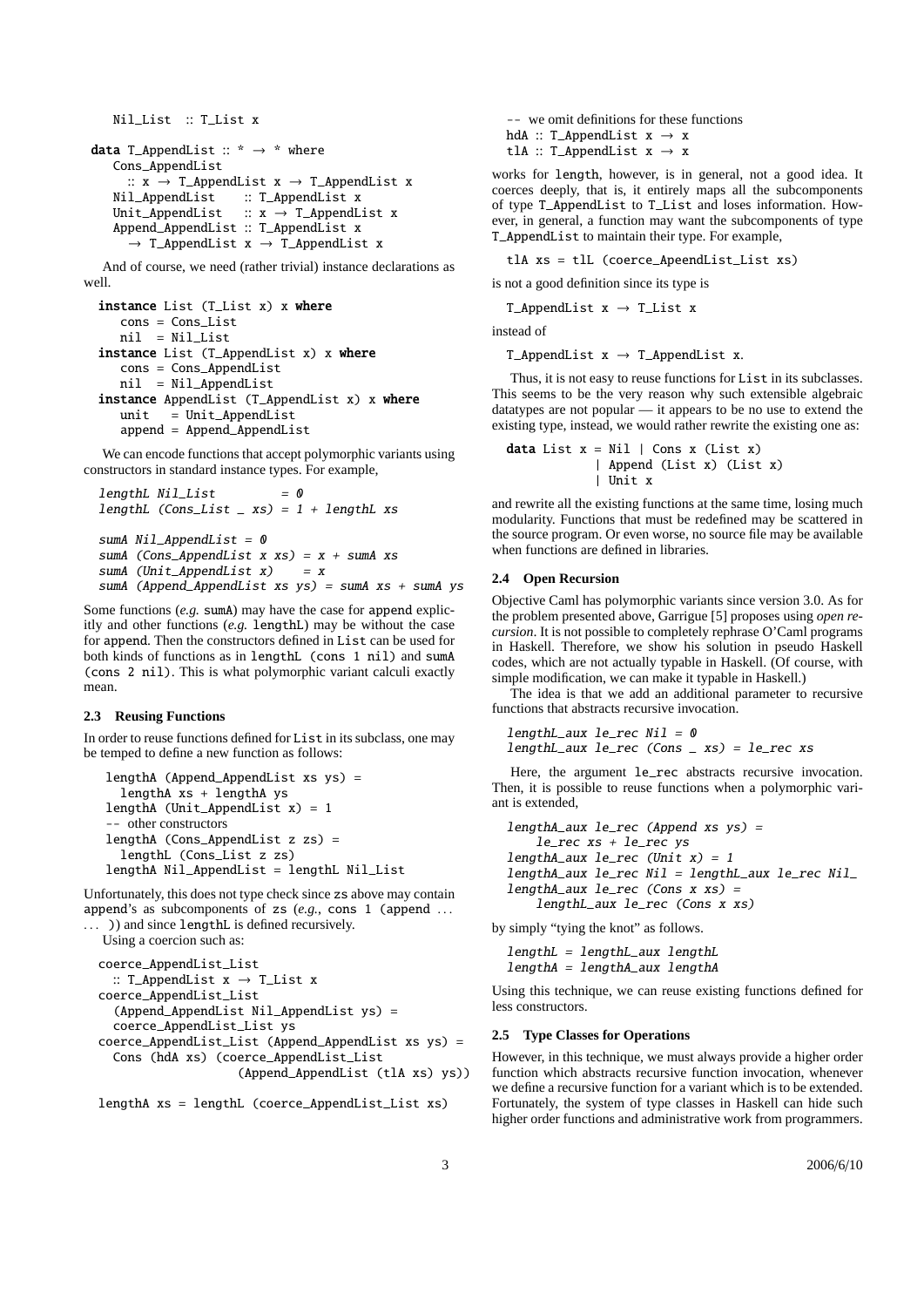Therefore, in Haskell, we can define length as a member function of a type class.

```
class Length a where
  length :: a \rightarrow Intinstance Length (T_List x) where
```

```
length Nil<sub>List</sub> = length<sub>Nil</sub>
length (Cons_List x xs) = length_Cons x xs
```

```
length_Mi1 = 0length_Cons x xs = 1 + length xs
```

```
instance Length (T_AppendList x) where
 length Nil_AppendList = length_Nil
 length (Cons_AppendList x xs) =
   length_Cons x xs
 length (Unit_AppendList x) = length_Unit x
 length (Append_AppendList xs ys) =
   length_Append xs ys
```
length Unit  $x = 1$ 

length\_Append xs  $ys = length xs + length ys$ 

We do not have to write codes that explicitly take ane xtra argument.

However, still, a problem remains: if we write an expression such as:

length (cons (1::Int) (cons 2 nil))

the type checker reports that it has an ambiguous type.

(Length a, List a Int)  $\Rightarrow$  Int

That is, cons (1::Int) (cons 2 nil) has type List a Int  $\Rightarrow$  a and length has type Length a  $\Rightarrow$  Int. We cannot determine the type variable a.

For example, Hugs (started with command line option -98) reports the followng message.

ERROR "XX.hs":xx - Unresolved top-level overloading \*\*\* Binding : xxxx

\*\*\* Outstanding context : (Length b, List b Int)

In general, "Ambiguity" means that we have a type  $\pi \Rightarrow \tau$  ( $\pi$  is a set of predicates and  $\tau$  is a type in a narrow sense) where some free variables in  $\pi$  do not appear freely in  $\tau$  (*i.e.*  $FV(\pi) \nsubseteq FV(\tau)$  where *FV* stands for "free variables" as usual.) Then, programmers have to provide type annotations explicitly in order to disambiguate the meaning of the program. We can instantiate the type variable a to a concrete type, in this case, T List Int. Therefore, we can insert a type annotation as follows:

length (cons 1 (cons 2 nil) :: T\_List Int)

Or, when the type of the parameters is not completely known, we will have to write a little trickier code.

```
asList :: T_List x \rightarrow T_List x
asList x = xfoo :: x \rightarrow x \rightarrow Intfoo x y = length (asList (cons x (cons y nil)))
```
# **2.6 Summary of Encoding**

Now, we have finished an encoding of polymorphic variants in Haskell (+ type class with functional dependencies). It has some characteristics.

• We represent constructors of polymorphics variants as member functions of type classes.

• We also define functions that accepts polymorphic variants as member functions of type classes. This is necessary in order to make such functions reusable when variants are extended.

However, since the encoding uses type classes doubly — both for constructors and functions (operations), apparently, there are two major problems.

- It is tedious for programmers to write such mimic codes by hand.
- In general, it is not easy to add exact type annotations to all the necessary places in order to disambiguate type variables.

Haskell programmers instinctively avoid ambiguous types. This explains why this encoding mechanism has not been popular so far. However, in this case, ambiguity is not a sign of a pathological code. In fact, if we happen to instantiate the ambiguous type variable to another candidate type in the above example,

length (cons 1 (cons 2 nil) :: T\_AppendList Int)

the meaning remains identical since the both codes use essentially the same branches for length.

Therefore, if we can leave the process of encoding to the compiler, we can use polymorphic variants more readily, which is the topic of the next section.

# **3. Variant and Record Declarations**

We would like to design a type system and a set of declaration forms that directly supports polymorphic variants and has the same effect as the encoding explained in the previous section.

More specifically, in this section, we will introduce class declaration forms for polymorphic variants (constructors) as well as for methods (operations). (In order to guarantee that disambiguation of type variables does not affect meanings of programs, we must distinguish classes for methods from ordinary Haskell type classes.) We will also introduce instance relations between variants and methods. Then, we will explain how to translate these new declaration forms into plain Haskell code.

The new system has to do the following tasks:

- to define "standard instance types" for variants, and
- to declare instance relations between "standard instance types" and related classes.

Programmers do not have to know names of standard instance types and their constructors, they are "behind the scene" — they are all used completely internally by the compiler and programmers never use them explicitly in their programs.

The type system also has to do the following:

• to insert type annotations when ambiguous types concerning variant types appear.

Among them, the last one is non-trivial and we introduce a slight modification of the type inference algorithm for this purpose.

## **3.1 Variant Declarations**

We introduce a new class declaration form in order to define polymorphic variants. The declaration form for polymorphic variants is almost the same as that of parametric type classes except that the keyword **variant** is used. (In the following, we use the syntax for parametric type classes: where we write the sole independent parameter on the left-hand side of the symbol ∈, for we do not need the full power of type classes with functional dependencies and the notation of the former is a little more compact.)

**variant** 
$$
\overline{\pi} \Rightarrow \alpha \in VariantName \overline{\beta}
$$
 where  
  $Construct_1 :: \tau_1^1 \rightarrow \cdots \rightarrow \tau_1^{n_1} \rightarrow \alpha$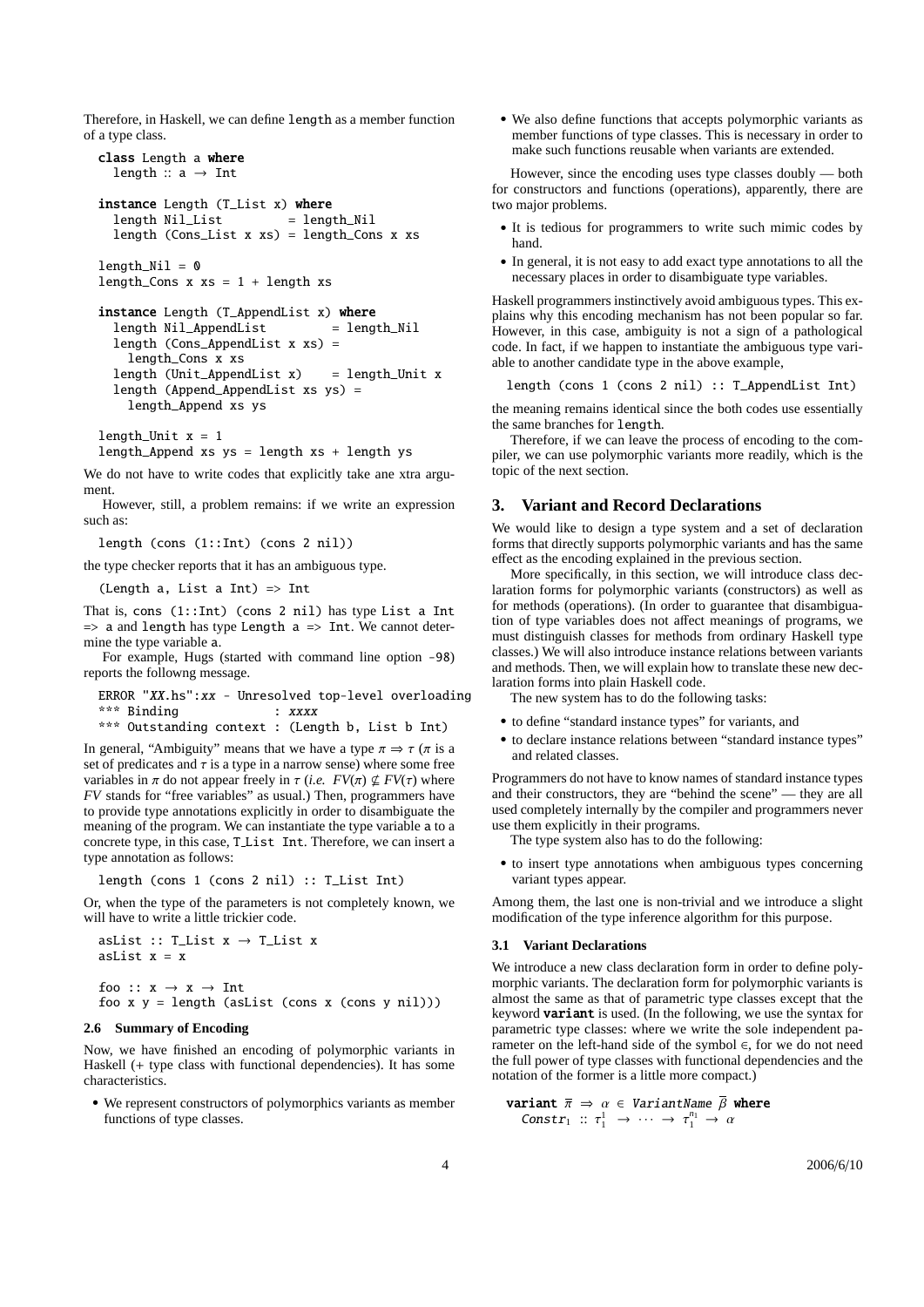$\text{Constr}_m :: \tau_m^1 \rightarrow \cdots \rightarrow \tau_m^{n_m} \rightarrow \alpha$ 

. . .

This introduces new symbols  $Constr_1, \ldots$ ,  $Constr_m$ . (We will use identifiers beginning with capital letters for variants.) The restriction for **variant** declarations is:

• The independent variable  $\alpha$  must appear as the type of the return value of functions. That is, functions must have types of the form  $\cdots \rightarrow \alpha$ . (It is possible to have a constructor with no argument — like Nil in the next example.)

The context  $\bar{\pi}$  specifies superclasses as in **class** declarations in the current Haskell. Of course, super classes must be also variant classes. However, multiple inheritance is allowed.

Variant declarations are straightforwardly translated as type class declarations. That is, a declaration:

variant  $\alpha \in \text{VariantName } \overline{\beta}$  where ...

becomes a type class declaration:

class *VariantName*  $\alpha \bar{\beta} | \alpha \rightarrow \bar{\beta}$  where ...

where the type variable on the left-hand side of ∈ becomes the sole independent parameter.

For example, the type of lists can be defined as:

```
variant xs ∈ List x where
  Nil :: xs
  Cons :: x \rightarrow xs \rightarrow xs
```
The difference from ordinary data declarations is that we can add new constructors later:

```
variant xs \in List x \Rightarrow xs \in List2 x where
  Cons2 :: x \rightarrow x \rightarrow xs \rightarrow xs
```

```
variant xs \in List x \Rightarrow xs \in Appendix x where
  Unit :: x \rightarrow xsAppend :: xs \rightarrow xs \rightarrow xs
```
(Traditional data declarations can be considered as "final" variant declarations which cannot have subclasses.) In this example, we can think of Cons2 as a "cdr-coded" list constructor (with only two elements, — of course, you can add as many elements as you wish). The variant declarations for List and AppendList are exactly translated into the type class declarations for the same names in the previous section.

Alternatively, it would be possible to adopt a syntax similar to data declarations.

variant List  $x = Nil$  | Cons  $x$  (List  $x$ )

However, recursive constructors such as Cons has arguments whose type contains the "self" type — the type of the return value. Their types must change when the variant type is extended. Here, we prefer to use a class-style syntax which makes this fact explicit by a type parameter (*i.e.* xs). (Another reason why we do not adopt a data-style syntax is a vague conjecture that variants will be further useful if they are combined with GADT (Generalized Algebraic Data Type)'s.)

Though we introduce variants as a special case of type classes, there is no need to declare datatypes (other than the \*standard\* instance types) as instances of variant classes.

• A variant class has no instances (other than its \*standard\* instance type and the \*standard\* instance types of its subclasses).

#### **3.2 Record Declarations**

We also introduce a new declaration form called record declarations in order to define functions (methods) that operate on variants.

This is because if we did not treat record classes separately from ordinary Haskell classes, the ambiguity problem would remain that is, the meaning of an expression would depend on the type which an ambiguous type variable is instantiated to. On the other hand, if we separate record classes from ordinary type classes, when an ambiguous type variable only concerns variant class and record class predicates, the meaning does not depend on the type it is instantiated to.

In "A Second Look at Overloading" [19], Odersky, Wadler and Wehr propose System O and solve the problem of ambiguity of type classes by putting a simple restriction on the types of symbols that can be overloaded. System O requires that overloaded symbols should be functions and that the type of the first argument should determine the actual implementation. (That is, overloaded functions must have type  $\alpha \rightarrow \cdots$  where  $\alpha$  is the placeholder variable of the class.) System O can encode polymorphic record calculi and more — it can, so to speak, add new "methods" or "fields" to existing datatypes.

We impose exactly the same restriction for method declarations in record classes. Moreover, in the sense that variant declarations have a symmetric restriction that overloaded symbols must have type  $\cdots \rightarrow \alpha$  where  $\alpha$  is the independent parameter, this paper proposes a system that can be considered as a symmetric extension of System O.

We use the keyword **record** instead of class to clarify that each overloaded operator obeys the System O restriction. We use the word record, because it can be seen as definition of selectors (methods) for records.

```
record \overline{\pi} \Rightarrow \alpha \in \text{RecordName } \overline{\beta} where
     method<sub>1</sub> :: \alpha \rightarrow \tau_1. . .
     method<sub>m</sub> :: \alpha \rightarrow \tau<sub>m</sub>
```
This introduces new symbols  $\mathsf{method}_1, \ldots, \mathsf{method}_m$ . Here,  $\alpha$  is the independent type variable and  $\overline{\beta}$  is a sequence of type parameters dependent on  $\alpha$ . The context  $\bar{\pi}$  specifies superclasses in the same way as in class declarations in the current Haskell. Its meaning is the same as that of parametric type class declaration except for the restriction on the form of types:

• The independent variable  $\alpha$  must appear as the type of the first argument of each function. (Functions must have types of the form  $\alpha \rightarrow \cdots$ .)

Therefore, a declaration:

record  $\alpha \in \text{RecordName } \overline{\beta}$  where ...

becomes a type class declaration:

class RecordName  $\alpha \overline{\beta} \mid \alpha \rightarrow \overline{\beta}$  where ...

where the type variable on the left-hand side of ∈ becomes the sole independent parameter.

For example, a declaration:

**record** 
$$
a \in Length
$$
 **where**   
length ::  $a \rightarrow Int$ 

is exactly translated into the type class declaration for the same name in the previous section. \*\*\*\*\*\*\*\*\*\*\*\*\*\*\*\*\*\*\*\*\*\*\*\*\*\*\*\*\*\*\*\*\*\*\*\*\*\*\*\*\*\*\*\*\*\*\*\*\*\*

### **3.3 Instance Declarations**

So far, we can consider record and variant declarations as special cases of class declarations in the traditional Haskell. Instance declarations are, however, different from the traditional ones.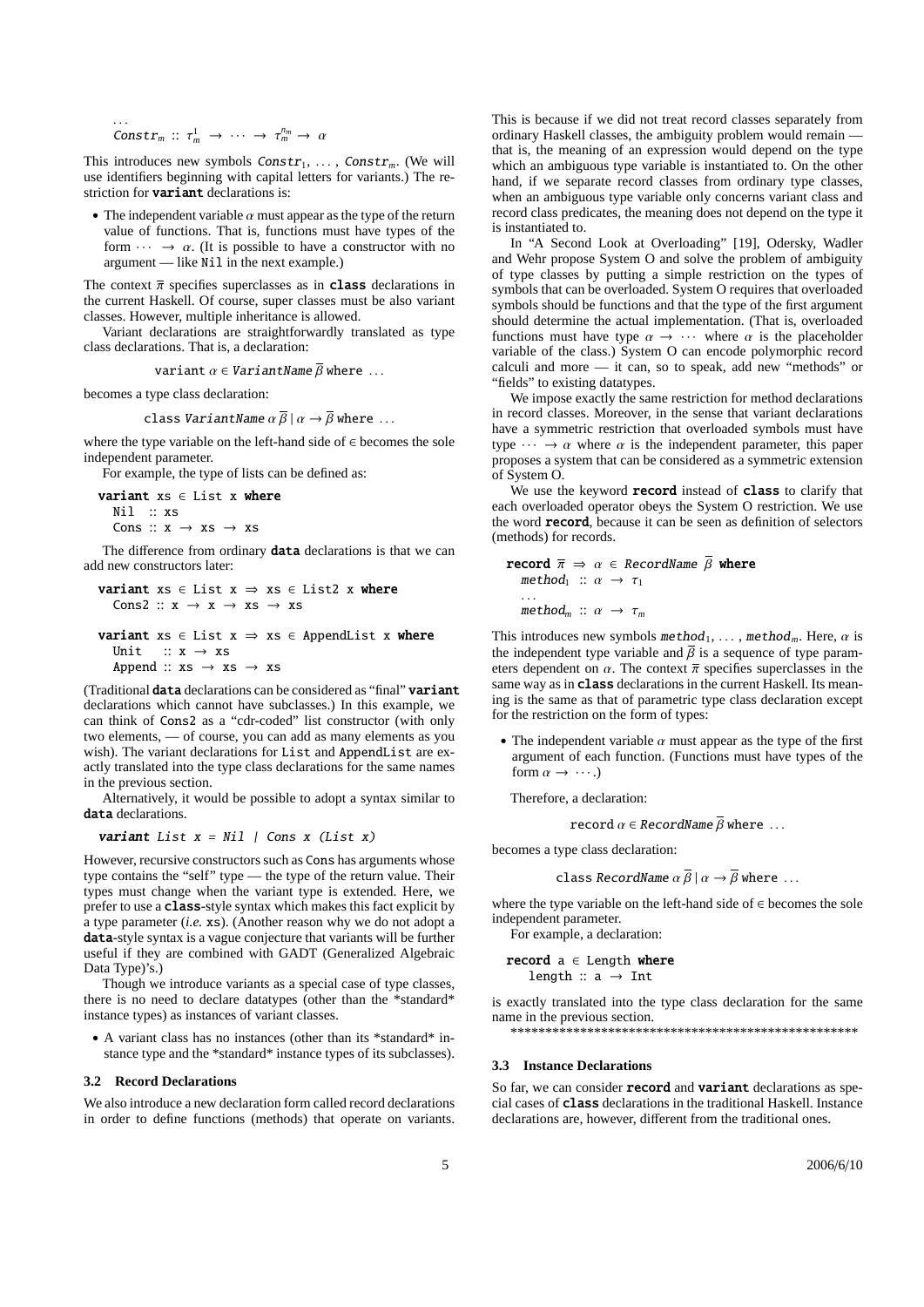In our system, variant classes cannot have instances in the usual sense. Instead, we declare a variant class (v) as an instance of a record class (*r*). It must have the form:

instance  $\overline{\pi} \Rightarrow v \overline{\tau} \Rightarrow v \in r \overline{\sigma}$  where  $\text{method}_m$  (Constr<sub>n</sub>  $p_1 \ldots p_{k_n}$ ) =  $e_m$ . . .

Here,  $\nu$  between " $\ni$ " and " $\in$ " intuitively stands for the "self type" (the type of the first argument of  $method_m$ ) and may appear in  $\overline{\pi}$ . In order to keep the typing rule for instance declarations simple,

• we restrict constructors of polymorphic variants only appear as the toplevel constructor of the first argument in method definitions in instance declarations.

This is probably the simplest way to guarantee that methods in the record class accepts all the constructors in the variant class. If we allowed polymorphic variants to appear in other places in patterns, we would need more elaborate typing rules for patterns to guarantee that a certain method accepts all the variants in a certain set of variant classes. Moreover,

• we do not allow constructors of polymorphic variants appear outside of instance declarations.

Note that when <sup>v</sup> is a subclass of another class, we only provide cases for newly added constructors in <sup>v</sup>. Therefore, there is only one instance declaration for a specific method/Constr pair.

```
instance List x \ni xs \in Length where
   length Nil = 0length (Cons x xs) = 1 + length xs
instance List2 x \ni xs \in Length where
  length (Cons2 x y xs) =
     length (Cons x (Cons y xs))
```

```
instance AppendList x \ni xs \in Length where
   length (Unit x) = 1
   length (Append xs ys) = length xs + length ys
```
Then, since the semantics of  $method_m$  does not depend on typing, no *ambiguity* will arise. In order for this to work, when we check the type of  $method_m$  in the above **instance** declaration, we must take into account that  $method_m$  may be added cases for new constructors in subclasses of  $v$  later and therefore, the current method definition for  $Constr_n$  might be later used with cases for new constructors. Then, we must make sure that the type of the method is not overly restricted so that it does not prevent later extensions. Therefore, the type checking rule for the instance declaration must ensure that:

• If the type of method*<sup>m</sup>* and Constr*<sup>n</sup>* are declared in variant and record declarations respectively as:

```
variant \alpha \in v \bar{\beta} where
     Constr<sub>n</sub> :: \kappa_1 \rightarrow \cdots \rightarrow \kappa_{k_n} \rightarrow \alpharecord \alpha \in r \bar{\gamma} where
     method_m :: \alpha \rightarrow \mu_m
```
the type of  $method_m$  in the above instance declaration should be as general as:

 $\overline{\rho} \Rightarrow v \rightarrow \mu_m[\overline{\sigma}/\overline{\gamma}]$ 

where we assume the type of *Constr<sup>n</sup>* to be

$$
\kappa_1[\overline{\tau}/\beta, \ v/\alpha] \rightarrow \cdots \rightarrow \kappa_{k_n}[\overline{\tau}/\beta, \ v/\alpha] \rightarrow v
$$

and  $\overline{\rho}$  must be implied by  $\overline{\pi} \cup \{ v \in v \overline{\tau}, v \in r \overline{\sigma} \}$  and  $v$  stands for the "self type".

Moreover, the instance context  $\bar{\pi}$  is subject to the same restriction as the traditional type classes:  $\bar{\pi}$  must imply the contexts of all the superclass instances of *r* and *v* [21, page 47].

# **3.4 Type Inference**

Basically, the core part of the type inference algorithm does not need to be changed and remains the same as the one described in [9]. We have to, however, change the behavior of "context reduction" since the form of instance relations has changed. Then, what should the type checker do for a type constraint set that contains both record and variant constraints?

Intuitively, it finds ambiguous types, checks whether we can instantiate the ambiguous type variable to a certain standard instance type, and then actually substitutes the ambiguous type variable to the standard instance type of the relevant variant classes.

The context reduction process of Haskell can be regarded as a special case of *simplification* in the terminology of Jones [10]. In our system, the corresponding process should be regarded as a combination of *simplification* and *improvement* since it involves a type substitution. We would formalize the process as a function named *impr*. It returns a pair of type substitution and a simplified type constraint set. Two auxiliary functions *check* and *find* are used in the definition of *impr*.

$$
impr(P) = \text{let } V = \text{ all variant class constraints in } P
$$
  
\n
$$
R = \text{ all record class constraints in } P
$$
  
\n
$$
VR = \{ (v \overline{\sigma}, \alpha, r \overline{\tau}) | (\alpha \in v \overline{\sigma}) \in V, (\alpha \in r \overline{\tau}) \in R \}
$$
  
\n
$$
\text{in}
$$
  
\nif  $\forall (v \overline{\sigma}, \alpha, r \overline{\tau}) \in VR. check(v \overline{\sigma}, \alpha, r \overline{\tau}, P)$   
\nthen *(idSubst, P)*  
\nelse let  $(v \overline{\sigma}, \alpha, r \overline{\tau})$  be an arbitrary pair  
\n*s.t.*¬check( $v \overline{\sigma}, \alpha, r \overline{\tau}, P$ )  
\n(*Q, v*  $\overline{\gamma}, \zeta, r \overline{\delta} ) = \text{find}(v, r)$   
\n*S = mgu((\overline{\gamma}, \zeta, \overline{\delta}), (\overline{\sigma}, \alpha, \overline{\tau}))*  
\n(*S', P')* = *impr(S (P ∪ Q))* in  
\n(*S'* ∘ *S, P'*)

$$
\begin{array}{rcl}\n\text{check}(v \overline{\sigma}, \alpha, r \overline{\tau}, P) & = & \text{let } (Q, v \overline{\gamma}, \zeta, r \overline{\delta}) = \text{find}(v, r) \text{ in} \\
& \text{if there is a substitution } S \\
& s.t. S (\overline{\gamma}, \zeta, \overline{\delta}) = (\overline{\sigma}, \alpha, \overline{\tau}) \text{ and } S \pi \in P \\
& \text{then } \text{True } \text{else } \text{False}\n\end{array}
$$

 $find(v, r) =$  **if** there is an instance declaration: **instance**  $Q \Rightarrow v \overline{\gamma} \Rightarrow \zeta \in r \overline{\delta}$  where ...

**then**  $(Q, v\overline{\gamma}, \zeta, r\overline{\delta})$ 

**else** *failure*

We assume that the standard improvement process for polymorphic type classes [10, § 3.1] (namely, if both  $\alpha \in c \overline{\tau}$  and  $\alpha \in c \overline{\sigma}$ are in *P*, the type parameters  $\bar{\tau}$  and  $\bar{\sigma}$  must be unified) is performed prior to our own simplification and improvement.

Note that, unlike context reduction in Haskell, the type checker usually do not discard any type constraints since other type constraints may be added later which may interact with them. The size of the type constraint set gets larger during recursive calls of *impr*. The *impr* function always terminates since it does not introduce new type expressions and the number of record and variant classes is limited.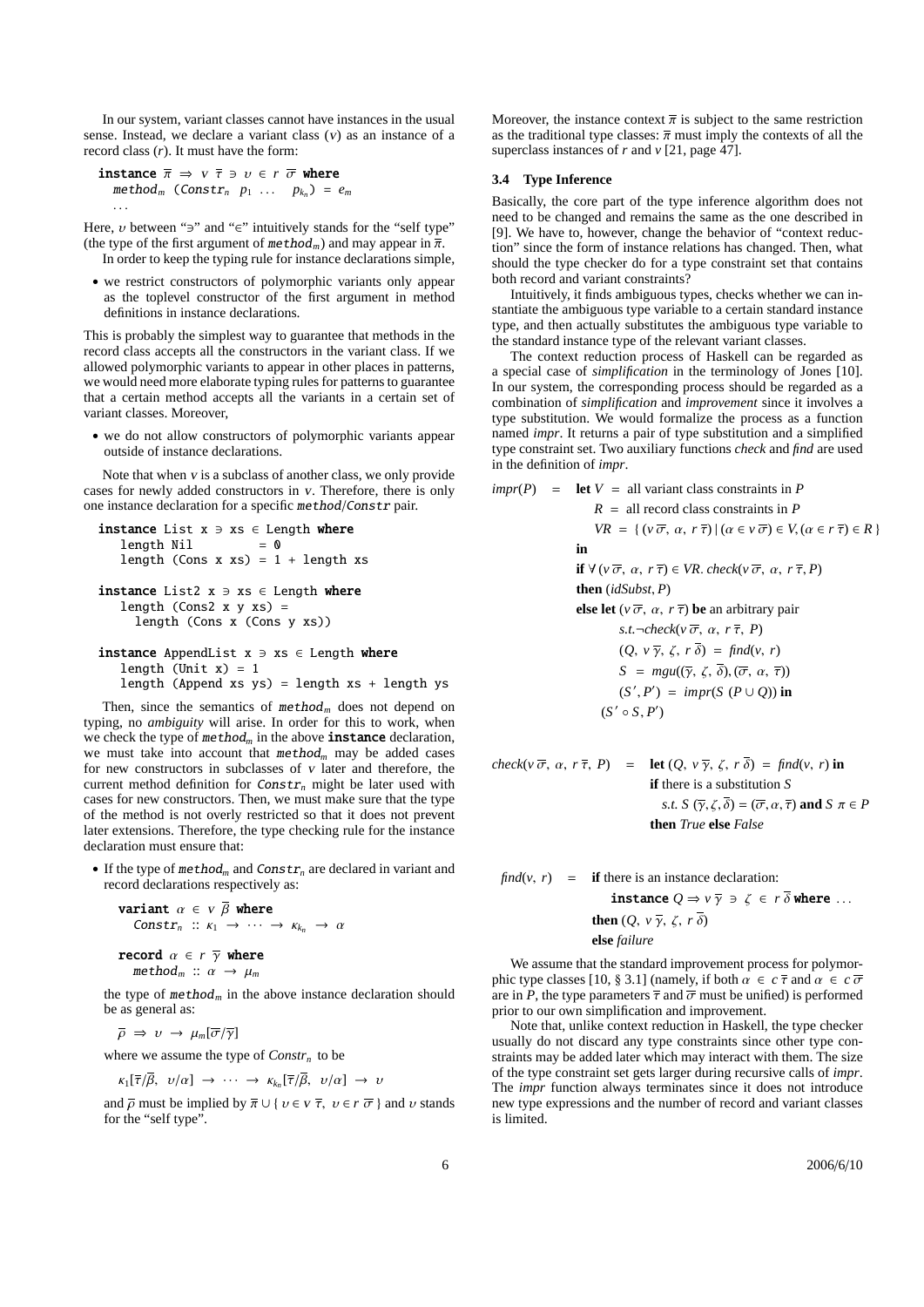The first element of the result of *impr* is a type substitution which is applied to the type and the type environment. The second element of the result replaces the type constraint set. Using the notation of [10], it is written as:

$$
\frac{Q \mid TA \vdash^W E : \nu \qquad (T', P) = impr(Q)}{P \mid T'TA \vdash^W E : T'\nu}
$$

It is not necessary to precisely specify *when* this simplification and improvement process is invoked. It must be done, however, at least before the type is presented to human and before the disambiguation process explained in the next paragraph takes place.

When  $\alpha$  is an ambiguous type variable in  $P \Rightarrow \tau$ , we substitute  $\alpha$  with the standard instance type of a set of the variant constraints given to  $\alpha$ . Then, all the type constraints of the form " $\alpha \in \dots$ " can be safely discarded from *P*. At the same time, the type checker inserts a type annotation in the source program. (Ambiguous types can arise mainly after checking function applications.)

We have a prototype implementation of the proposed type inference algorithm by extending the engine of "Typing Haskell in Haskell" [11]. Most part of modification is necessary to incorporate functional dependencies. Therefore, the only essential enhancement in our implementation is the *impr* function presented above.

# **4. Related Work**

We mentioned some related work already in the Introduction. In this section, we will refer to some others.

In [15], in order to construct modular interpreters, Liang, Hudak and Jones propose using a datatype OR that represents the disjoint union of two types, and a kind of subtyping relation:

class SubType sub sup where inj :: sub  $\rightarrow$  sup prj :: sup → Maybe sub

data OR  $a$   $b = L a$  | R  $b$ 

An apparent drawback of their approach is inefficiency of data representation, since OR tend to be deeply nested. Here is an example taken from their paper.

```
type Term =
 OR (OR TermA (OR TermB (OR TermF
                             (OR TermL TermR))))
     (OR TermN (OR TermC (OR TermP TermT)))
```
More compact representation is desirable.

The type system of O'Haskell [18] has the notion of extensible datatypes. Unlike our system, it is based not on polymorphic record/variant calculi but on *subtyping*. Though superficially, the results look alike, their internal mechanisms are quite different. A drawback of such a subtyping approach is loss of information when we create heterogeneous collections.

Haskell++ [7] also supports a form of code reuse when we define a new datatype similar to an existing datatype. Without polymorphic variants, we have to represent heterogeneous lists using existential types [14], which also leads to loss of information.

The type system of Mondrian [16] allows both code reuse and heterogeneous lists in compensation for loss of some type safety property. This means that "message not understood" errors arise not in compile time but in run time.

HList [13] is a quite different approach to heterogeneous collections. Though it seems to concern much broader area than ours, as for heterogeneous collections, our approach seems more lightweight as we do not need type-level programming.

In "Extensible Algebraic Datatypes with Defaults," Zenger and Odersky [23] also tackle the problem of code reuse. Though it is presented as a new design pattern for Java, the underlying idea that newly added constructors can select a case branch for existing constructors seems to overlap with ours. In their system, the only possible existing case they can select is *the implicit default case*. Though it may be possible to extend their proposal to select cases other than the default case, it is likely that it would become too complex to write by hand.

Millstein, Bleckner and Chambers [17] also proposes a system in which both functions and datatypes are extensible. Though it can handle binary methods (such as *equality* and *set union*) more elegantly than ours, it does not deal with type inference.

# **5. Future Work**

#### **5.1 Binary Methods**

In our system, it is possible to define binary methods, though it may look awkward. Binary methods are methods which take another argument of the same variant class.

$$
\textbf{record}~a \in Eq~\textbf{where}
$$

 $(==), (/-) :: a \rightarrow a \rightarrow Bool$ 

The syntactic restriction imposed on the instance declarations allows us to avoid the problem caused by "binary methods."

According to the limitation introduced in § 3.3, we do not allow an instance declaration such as:

```
instance a \in Eq \Rightarrow List a \ni x \in Eq where
  Cons a as == Cons b bs = a==b && as==bs
  Nil \qquad == Nil \qquad = TrueCons \qquad = Nil = False
  Nil \qquad == \text{Cons} \qquad \qquad = \text{False}
```
because it uses polymorphic variants in the pattern for the second parameter of the method. If we accepted this instance declaration, it would be possible to declare another instance such as:

```
variant a \in Foo where
   Foo :: Int \rightarrow a
```
instance Foo  $\exists$  x  $\in$  Eq where Foo  $n ==$  Foo  $m = n == m$ 

Nothing prevents a predicate set such as ( $a \in F$ oo,  $a \in List$ Int,  $a \in Eq$ ) and as a result, an expression such as "Foo 1 == Cons 1 Nil" would become typable but would cause a runtime error.

Then, how should we define equalities for List (and List2)? We can circumvent this difficulty if we introduce an auxiliary class:

```
record x \in EqList a where
  eqCons :: x \rightarrow (a, x) \rightarrow Bool
  eqNil :: x \rightarrow Bool
instance (a ∈ Eq, x \in Eq) ⇒
        List a \ni x \in EqList a where
  eqCons (Cons x xs) (y, ys) = x == y && xs == yseqCons Nil (, ) = False
  eqNil (Cons _{\_} ) = False
  eqNil Nil = True
instance x \in EqList a \Rightarrow List a \Rightarrow x \in Eq where
  (Cons x xs) == ys = eqCons ys (x, xs)Nil == ys = eqNil ys
```
This is a well-known technique to deal with multimethods [8]. It becomes possible to declare subclasses of List as an instance of EqList later.

In practice, however, this is awkward and it would be necessary to automatically generate this kind of tedious instance declarations.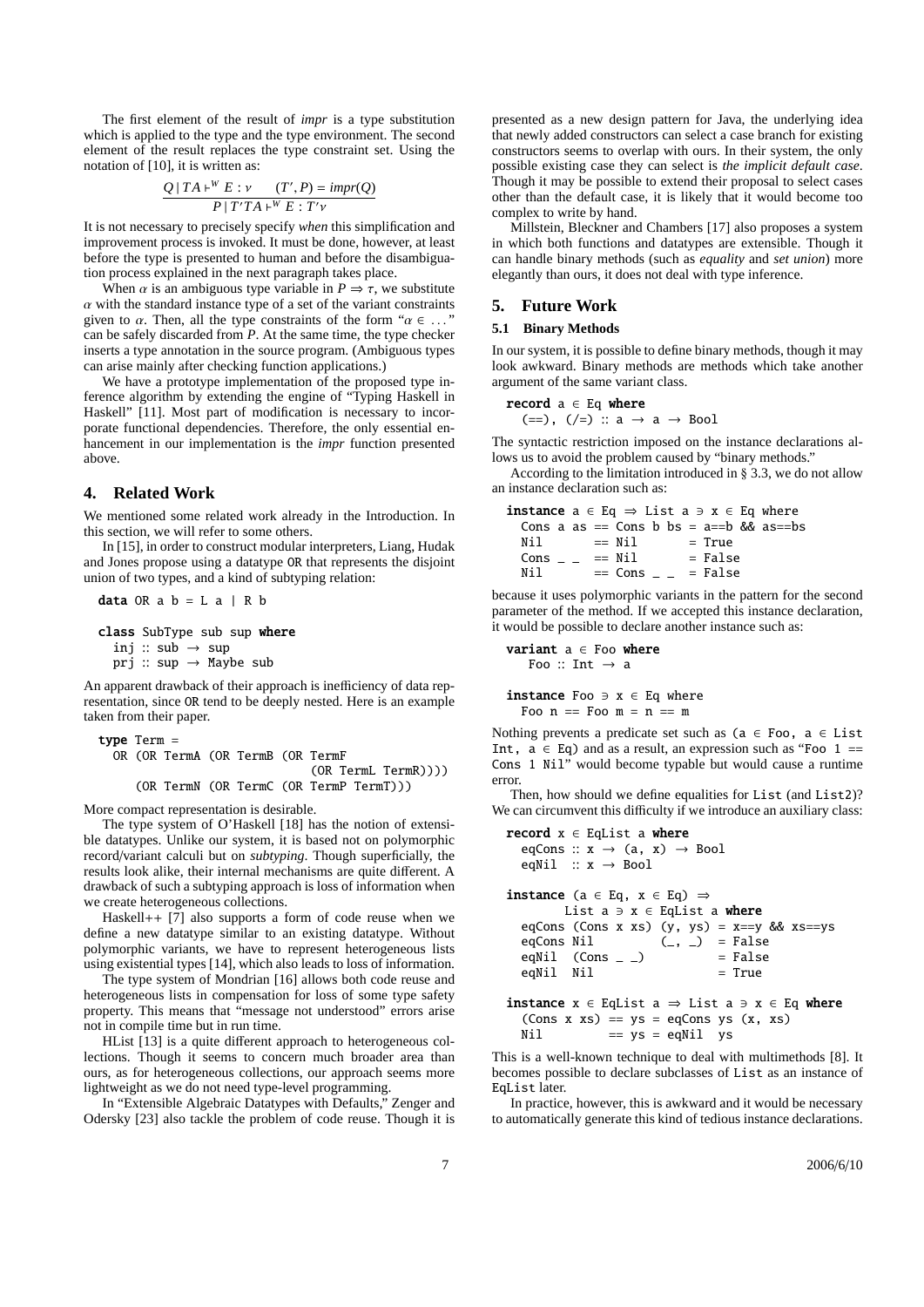### **5.2 Default Definitions**

In practice, many polymorphic variants would have similar behaviors for most method definitions. For example, as for Cons2 and Append, we will define most methods as follows.

foo (Cons2 x y zs) = foo (Cons x (Cons y zs)) foo (Append xs ys) = foo (if isNull xs then ys else Cons (hd xs) (Append (tl xs) ys))

On the other hand, the current Haskell permits classes to have definitions of "default" methods.

class  $a \in Eq$  where  $(==)$ ,  $(\neq)$  :: a  $\rightarrow$  a  $\rightarrow$  Bool  $x$  /=  $y$  = not ( $x == y$ )

Then, it would be possible to think of a similar mechanism for variants where the method definitions for a constructor *C* are automatically generated from a default definition.

We only have to write an empty instance declaration to get a method for Cons2. For example,

instance Cons2  $x \ni a \in$  Length where  $\{\}$ 

Now, we can pass *e* :: List2 *x* to, for example, length ::  $xs \in \text{Length} \Rightarrow \text{xs} \rightarrow \text{Int}$ . The constructor Cons2 is converted to two Cons's as is defined by the default declaration. Of course, if we do not declare List2 as an instance of Length, the expression length (Cons2 1 2 Nil) is untypable.

We must investigate what kind of default mechanism is easy to use and intelligible to users. There are some questions to be answered. For example, if both the method and the variant involved in an instance declaration have default definitions, which has priority? What typing rule should apply to default definitions? For example, the default definition for Append has the constraint that three methods isNull, hd and tl must be defined for the type in question. What kind of type constraints should be allowed?

# **6. Conclusion**

In this paper, we have explained how we can encode polymorphic variants in Haskell's type classes. Then, we have proposed a type system for polymorphic records and variants for Haskell. We have introduced:

- 1. a declaration form for polymorphic variants as a special case of parametric type classes,
- 2. a new instance declaration form between a "record" class and a "variant" class and rules corresponding to "context reduction" in the traditional Haskell, which can be explained as "simplification" and "improvement" in the terminology of Jones [10].

Moreover, the meanings of programs can be given independently of types and we need not worry about ambiguous type errors. Instead of avoiding ambiguous types altogether, the type system makes use of ambiguities even affirmatively.

The proposed type system can produce vanilla Haskell (Haskell 98 + type classes with functional dependencies) codes as a result of type inference. Therefore, the type system can behave as a preprocessor, and we can give the meanings of programs in the extended type system using translation to plain Haskell.

# **Acknowledgments**

The author is grateful to Jacques Garrigue for valuable comments on previous drafts of this paper. Comments from anonymous referees on earlier versions of this paper were also helpful to simplify and to improve both the idea and the presentation.

An preliminary version of this paper is presented at APLAS'02 (The Third Asian Workshop on Programming Languages and Systems) whose proceedings are unpublished. The author is also grateful to the attendance of the workshop for helpful comments.

# **References**

- [1] K. Chen, P. Hudak, and M. Odersky. Parametric type classes. In *ACM Conf. on LISP and Functional Programming*, June 1992.
- [2] R. B. Findler and M. Flatt. Modular object-oriented programming with units and mixins. In *Proceedings of the 1998 ACM SIGPLAN International Conference on Functional Programming (ICFP '98)*, 1998.
- [3] E. Gamma, R. Helm, R. Johnson, and J. Vlissides. *Design Patterns — Elements of Reusable Object-Oriented Software*. Addison-Wesley, 1995.
- [4] J. Garrigue. Programming with polymorphic variants. In *ML Workshop*, Sept. 1998.
- [5] J. Garrigue. Code reuse through polymorphic variants. In *FOSE 2000*, Nov. 2000.
- [6] B. R. Gaster and M. P. Jones. A polymorphic type system for extensible records and variants. Technical Report Technical Report NOTTCS-TR-96-3, Computer Science, University of Nottingham, Nov. 1996.
- [7] J. Hughes and J. Sparud. Haskell++: An object-oriented extension of Haskell. In *Haskell Workshop 1995*, 1995.
- [8] D. H. H. Ingalls. A simple technique for handling multiple polymorphism. In *Conference proceedings on Object-oriented programming systems, languages and applications (OOPSLA) 1986*, pages 347–349, 1986.
- [9] M. P. Jones. *Qualified Types: Theory and Practice*. PhD thesis, Programming Research Group, Oxford University Computing Laboratory, July 1992.
- [10] M. P. Jones. Simplifying and improving qualified types. Reserch Report YALEU/DCS/RR-1040, Yale University, June 1994.
- [11] M. P. Jones. Typing haskell in haskell. In *Proceedings of the 1999 Haskell Workshop*, pages 9–22, Oct. 1999.
- [12] M. P. Jones. Type classes with functional dependencies. In *Proceedings of the 9th European Symposium on Programming*, Mar. 2000. LNCS 1782.
- [13] O. Kiselyov, R. Lämmel, and K. Schupke. Strongly typed heterogeneous collections. In *Proc. of the ACM SIGPLAN Haskell Workshop 2004*, pages 96–107, Sept. 2004.
- [14] K. Läufer. Type classes with existential types. *Journal of Functional Programming*, 6(3):485–517, May 1996.
- [15] S. Liang, P. Hudak, and M. Jones. Monad transformers and modular interpreters. In *Conference Record of POPL'95: 22nd ACM SIGPLAN-SIGACT Symposium on Principles of Programming Languages*, pages 333–343, Jan. 1995.
- [16] E. Meijer and K. Claessen. The design and implementation of Mondrian. In *Proceedings of Haskell Workshop 1997*, 1997.
- [17] T. Millstein, C. Bleckner, and C. Chambers. Modular typechecking for hierarchically extensible datatypes and functions. In *Proc. the 2002 ACM SIGPLAN International Conference on Functional Programming*, pages 110–122, Oct. 2002.
- [18] J. Nordlander. Polymorphic subtyping in O'Haskell. In *Proc. the APPSEm Workshop on Subtyping and Dependent Types in Programming*, 2000. Ponte de Lima, Portugal.
- [19] M. Odersky, P. Wadler, and M. Wehr. A second look at overloading. In *Proc. ACM Conf. on Functional Programming and Computer Architecture*, pages 135–146, June 1995.
- [20] A. Ohori. A polymorphic record calculus and its compilation. *ACM Transactions on Programming Languages and Systems*, 17(6):844– 895, Nov. 1995.
- [21] S. Peyton Jones, J. Hughes, et al. *Haskell 98: A Non-strict, Purely Functional Language*, Feb. 1999. http://www.haskell.org/ onlinereport/.